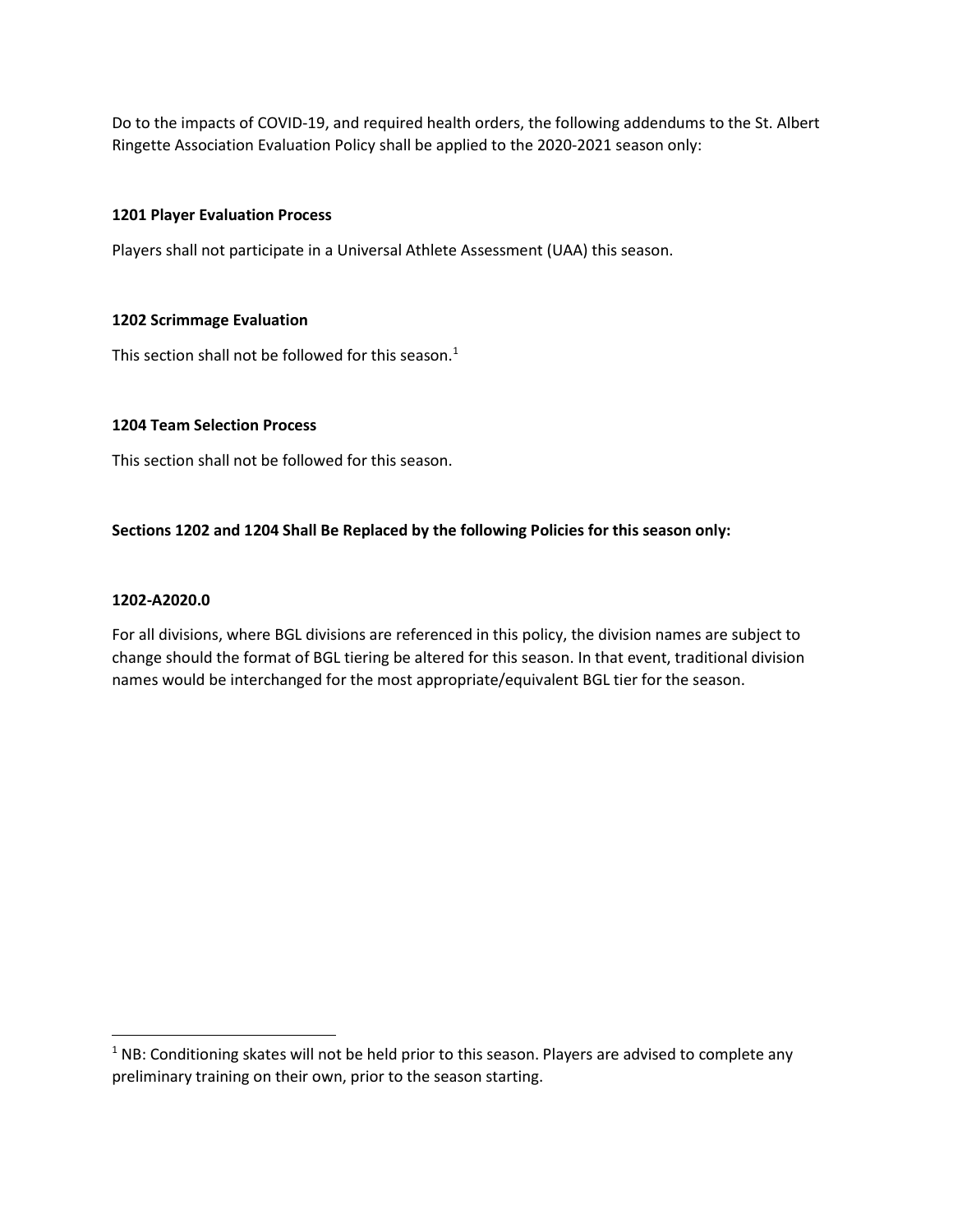### 1202-A2020.1 U19 Evaluation

- U19AA evaluation shall consist of three on ice evaluations.
- The AA coach shall create an evaluation plan prior to on-ice evaluations, and submit it for SARA board approval. The evaluation plan must incorporate at least one quantifiable (numerical) metric to assist with player identification.
- The coach, in conjunction with no less then (3) independent evaluators, shall organize and complete the on-ice evaluations.
- The coach and evaluators shall then select the roster, subject to the maximum number of players allowed per team. The Evaluation Director and Division Coordinator and a member of the SARA board executive shall supervise the selection. If the Evaluation Director, Division Coordinator and SARA executive board member identify an obvious error in selection or selection process, it shall be brought to the SARA board for review and final decision.
- All other U19 players shall be evaluated over the course of two on ice sessions, unless the player opts out of evaluation. Where a player opts out of evaluation they will be placed on the lowest tiered team. These sessions can include players cut from the AA team, at the coach's discretion, and subject to cohort limitations if applicable.
- The SARA board shall provide remaining coaches with an approved evaluation plan prior to the evaluation.
- The coaches in conjunction with no less then (3) independent evaluators shall organize and complete the on-ice evaluations.
- The higher-level coach and evaluators shall then select the roster for the higher tier team, subject to the minimum and maximum number of players allowed per team. The Evaluation Director and Division Coordinator and a member of the SARA board executive shall supervise the selection. If the Evaluation Director, Division Coordinator and SARA executive board member identify an obvious error in selection or selection process, it shall be brought to the SARA board for review and final decision.
- This process shall continue until all teams have been selected. Where there are two teams of the same tier, the coaches shall participate in a snake draft of players, until team formation is complete.

# 1202-A2020.2 U16 Evaluation

- U16AA evaluation shall consist of three on ice evaluations
- The AA coach shall create an evaluation plan prior to on-ice evaluations, and submit it for SARA board approval
- The coach, in conjunction with no less then (3) independent evaluators, shall organize and complete the on-ice evaluations
- The coach and evaluators shall then select the roster, subject to the maximum number of players allowed per team. The Evaluation Director and Division Coordinator and a member of the SARA board executive shall supervise the selection. If the Evaluation Director, Division Coordinator and SARA executive board member identify an obvious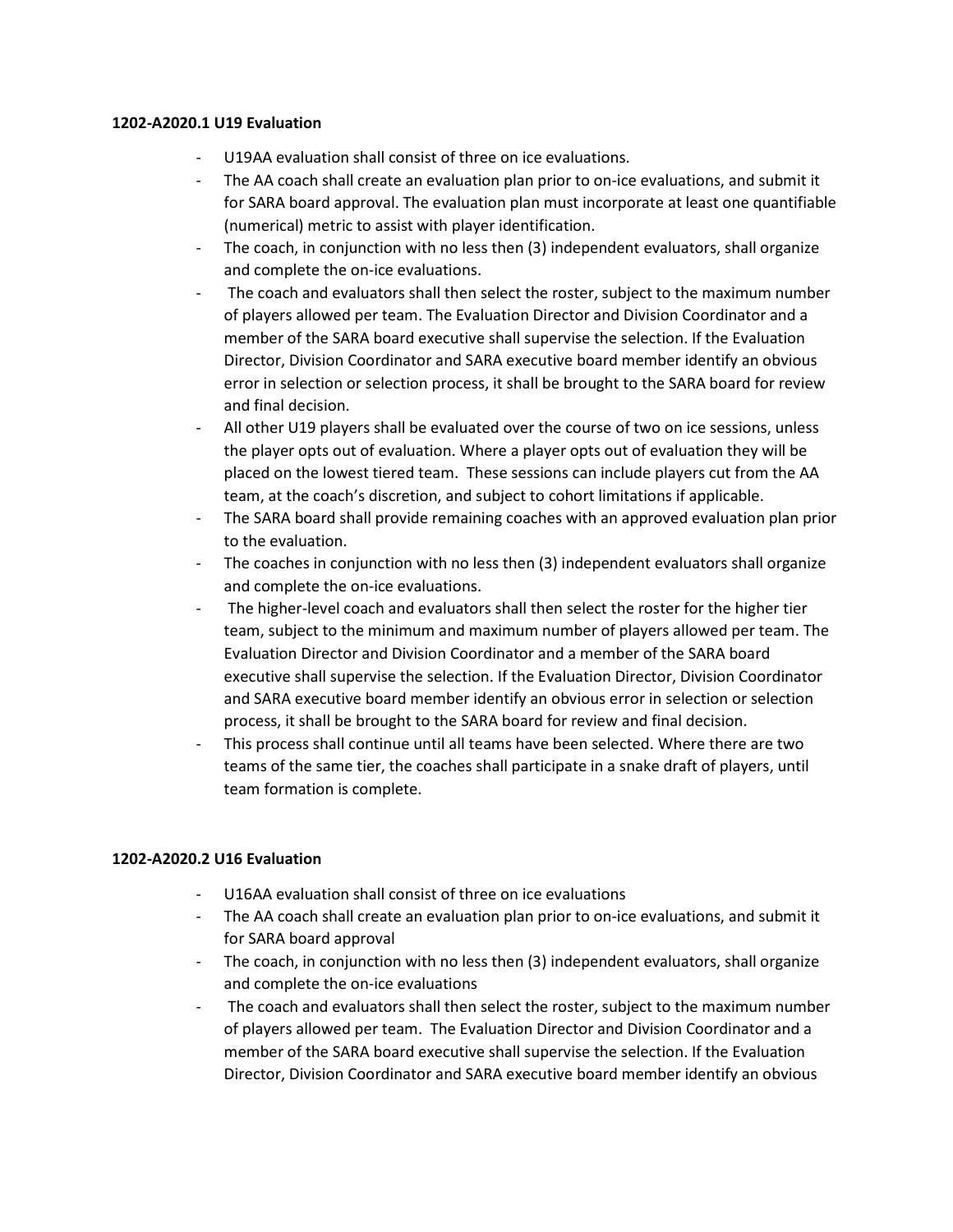error in selection or selection process, it shall be brought to the SARA board for review and final decision.

- All other U16 players shall be evaluated over the course of two on ice sessions, unless the player opts out of evaluation. Where a player opts out of evaluation they will be placed on the lowest tiered team. These sessions can include players cut from the AA team, at the coach's discretion and subject to cohort limitations if applicable.
- The SARA board shall provide remaining coaches with an approved evaluation plan prior to the evaluation
- The coaches in conjunction with no less then (3) independent evaluators shall organize and complete the on-ice evaluations
- The higher-level coach and evaluators shall then select the roster for the higher tier team, subject to the minimum and maximum number of players allowed per team. The Evaluation Director and Division Coordinator and a member of the SARA board executive shall supervise the selection. If the Evaluation Director, Division Coordinator and SARA executive board member identify an obvious error in selection or selection process, it shall be brought to the SARA board for review and final decision.
- This process shall continue until all teams have been selected. Where there are two teams of the same tier, the coaches shall participate in a snake draft of players, until team formation is complete.

# 1202-A2020.3 U14 Evaluation

- U14AA evaluation shall consist of three on ice evaluations
- The AA coach shall create an evaluation plan prior to on-ice evaluations, and submit it for SARA board approval
- The coach, in conjunction with no less then (3) independent evaluators, shall organize and complete the on-ice evaluations
- The coach and evaluators shall then select the roster, subject to the maximum number of players allowed per team. The Evaluation Director and Division Coordinator and a member of the SARA board executive shall supervise the selection. If the Evaluation Director, Division Coordinator and SARA executive board member identify an obvious error in selection or selection process, it shall be brought to the SARA board for review and final decision.
- All other players shall be evaluated over the course of two on ice sessions. These sessions can include players cut from the AA team, at the coach's discretion and subject to cohort limitations if applicable.
- The SARA board shall provide remaining coaches with an approved evaluation plan prior to the evaluation
- The coaches in conjunction with no less then (3) independent evaluators shall organize and complete the on-ice evaluations.
- The higher-level coach and evaluators shall then select the roster for the higher tier team, subject to the minimum and maximum number of players allowed per team. The Evaluation Director and Division Coordinator and a member of the SARA board executive shall supervise the selection. If the Evaluation Director, Division Coordinator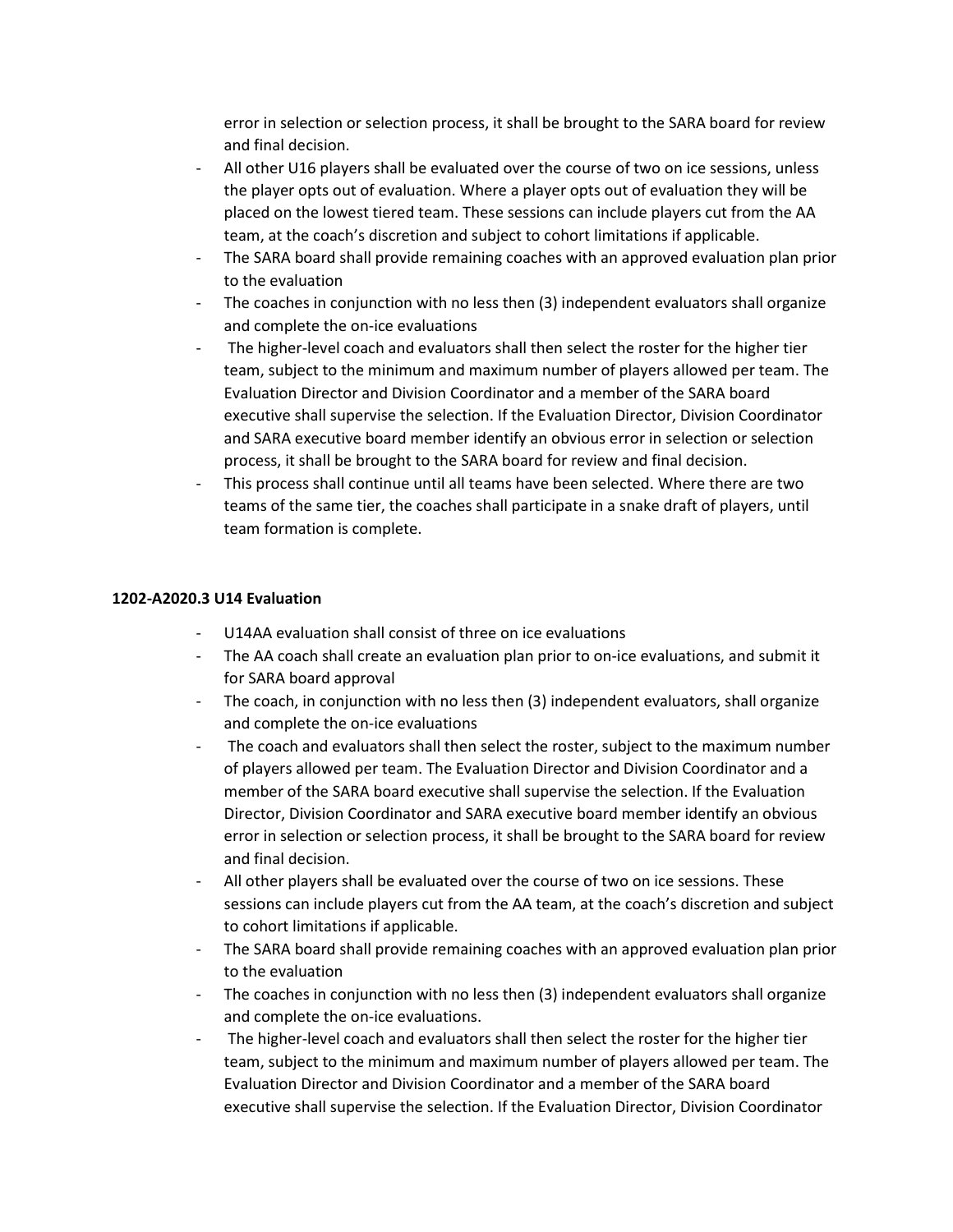and SARA executive board member identify an obvious error in selection or selection process, it shall be brought to the SARA board for review and final decision.

- This process shall continue until all teams have been selected. Where there are two teams of the same tier, the coaches shall participate in a snake draft of players, until team formation is complete.

## 1202-A2020.4 U12 Evaluation

- Due to the cohort constraints, and the required number of volunteers required for traditional evaluation processes, U12 evaluations shall be completed by compiling data from previous years, including but not limited to prior year coach evaluation, prior year UAA and prior year statistics. Using this information players shall be placed into an appropriate skill-based cohort.
- Initial player placement and cohorts are determined using the following inputs: The average of feedback received from multiple 2019-2020 season coaches: 1 to 5 Rating on each Skating, Ringette Skills, Game Sense and Tenacity (Collectively 'Skills') 40% The average of feedback received from multiple 2019-2020 season coaches: 1 to 5 Rating on Coachability 10% Coach Placement Recommendation – the average of feedback received from multiple coaches on the player's most appropriate division/tier placing for the following season. 40% UAA 2019 Score 10%
- SARA shall appoint a team formation committee, comprised of individuals with no conflict of interest with the division, the division coordinator, and a member of the SARA Board executive to complete preliminary cohort placement.
- Once preliminary cohorts have been formed, players will participate in one on ice 'warm up' ice session, and two on-ice sessions to assess individual and team skill levels. Final team placement will be determined by the Coaches, Evaluation Director, Division Coordinator and a member of the SARA Board Executive. If the Evaluation Director, Division Coordinator or SARA executive board member identify an obvious error in selection or selection process, it shall be brought to the SARA board for review and final decision.
- The higher-level coach and evaluators shall then select the roster for the higher tier team, subject to the minimum and maximum number of players allowed per team. The Evaluation Director and Division Coordinator and a member of the SARA board executive shall supervise the selection. If the Evaluation Director, Division Coordinator and SARA executive board member identify an obvious error in selection or selection process, it shall be brought to the SARA board for review and final decision.
- This process shall continue until all teams have been selected. Where there are two teams of the same tier, the coaches shall participate in a snake draft of players, until team formation is complete.

#### 1202-A2020.5 U10 Evaluation

Due to the size of this division, players will not participate in full on-ice evaluations.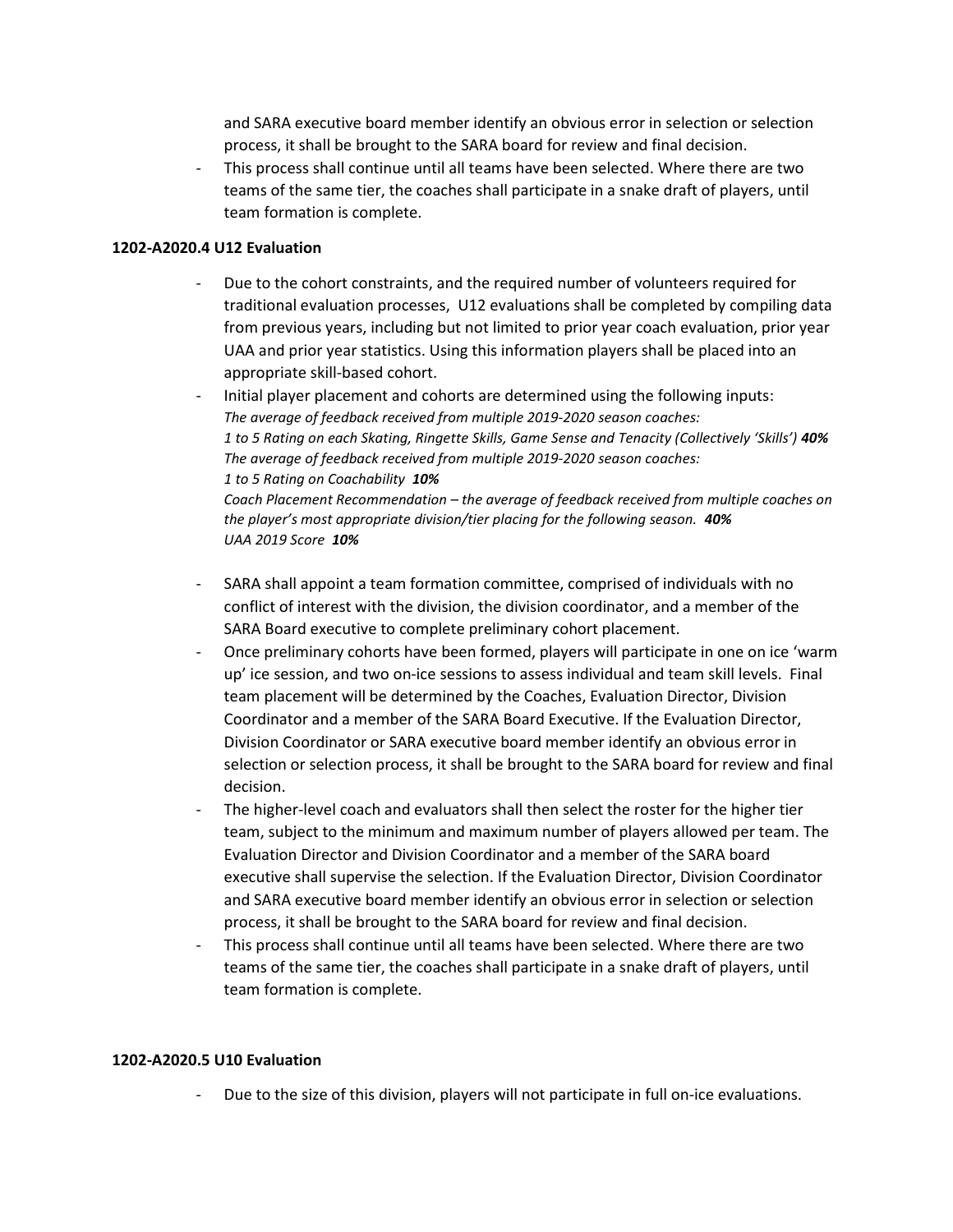- Compiling data from previous years, such as age, years of experience, prior year coach evaluation and prior year UAA, players shall be placed into an appropriate age and skillbased cohort.
- SARA shall appoint a team formation committee, comprised of individuals with no conflict of interest with the division, the division coordinator, the Evaluation Coordinator and a member of the SARA Board executive to complete preliminary team placement.
- Once preliminary cohorts have been formed, players will participate in two on-ice sessions to assess individual and team skill levels. In the case of an obvious error in placement, or in the case of a large skill disparity between teams, players may be moved from their preliminary team and/or division. Final team placement will be determined by the Team Formation Committee. The Evaluation Director, Division Coordinator and a member of the SARA Board Executive shall supervise the selection. If the Evaluation Director, Division Coordinator and SARA executive board member identify an obvious error in selection or selection process, it shall be brought to the SARA board for review and final decision.

# 1203-A2020.1 Team Roster Guidelines

For all divisions, traditional team rosters sizes may not be appropriate or allowed this season, due to cohort and health directive requirements, and league policy. Maximum and minimum team sizes will be determined by SARA based on RAB, BGL and AHS directives in place at the time of team selection.